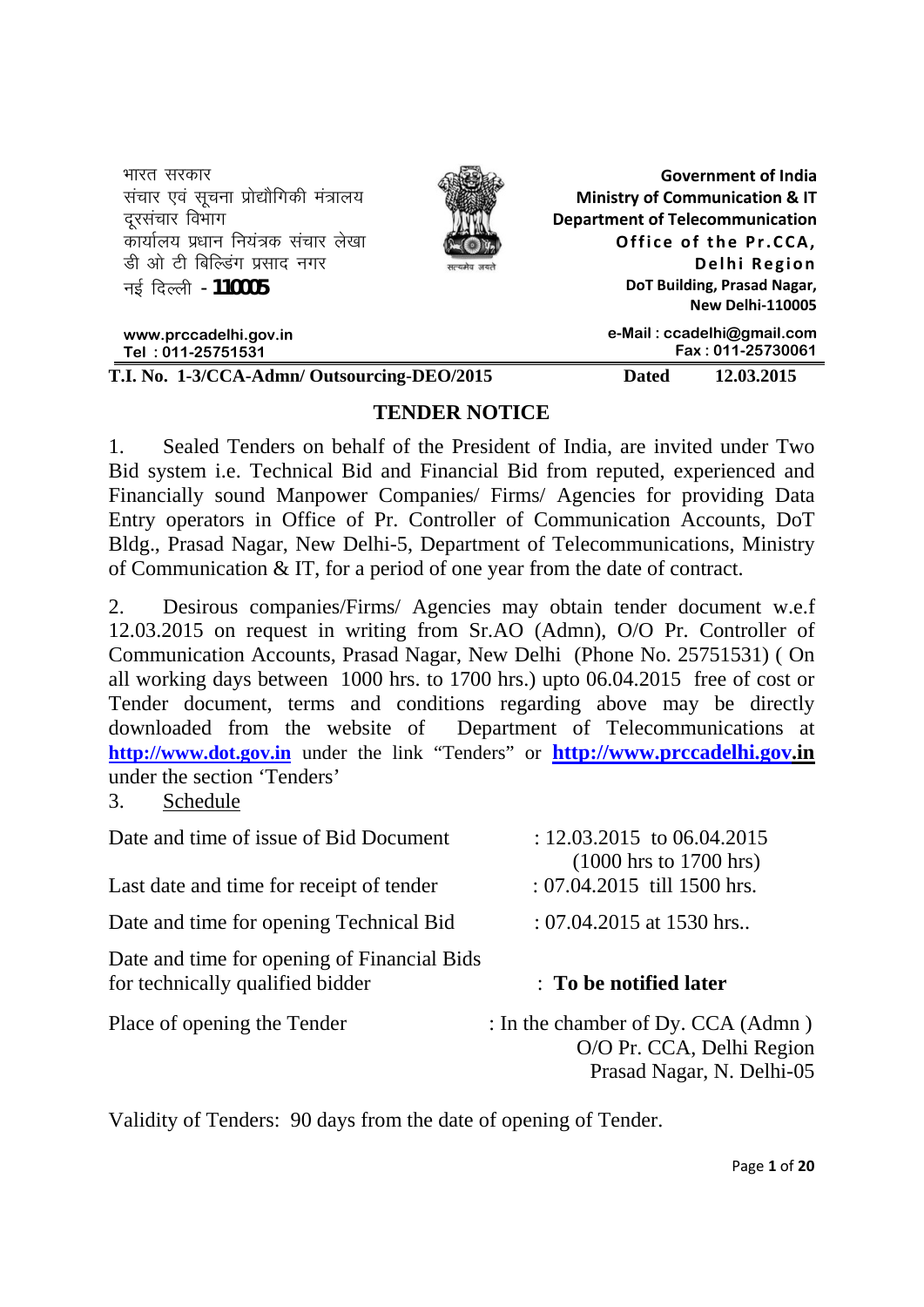4. The amount of the estimated tender value would be approximate Rs.4,95,600/- per annum.

 5. The interested Companies/ Firms/ Agencies may put the tender document complete in all respect along with Earnest Money Deposit i.e. Rs. 12000/- (Rs. Twelve thousand only) and other requisite documents from 1000 hrs. on 12.03.2015 to 1500 hrs. on 07.04.2015 in the Tender Box kept in the chamber of Dy. CCA-(Admn) O/O Pr. CCA, Delhi Region, Prasad Nagar, New Delhi – 110005. **The Tenders shall not be entertained after this deadline under any circumstances whatsoever.** The participating firms may, if they so desire, attend the tender opening at the scheduled date and time by deputing a representative duly authorized by the firm.

6. The Pr. CCA reserves the right to amend or withdraw any of the terms and conditions contained in the Tender Document or to reject any or all tenders without giving any notice or assigning any reason. The decision of Pr. CCA, Delhi Region Department of Telecommunication, Prasad Nagar, New Delhi-05 in this regard shall be final and binding on all.

(Jagdeep Ahuja) Sr. AO (Admn) O/o Pr. CCA Delhi Region Prasad Nagar, New Delhi-05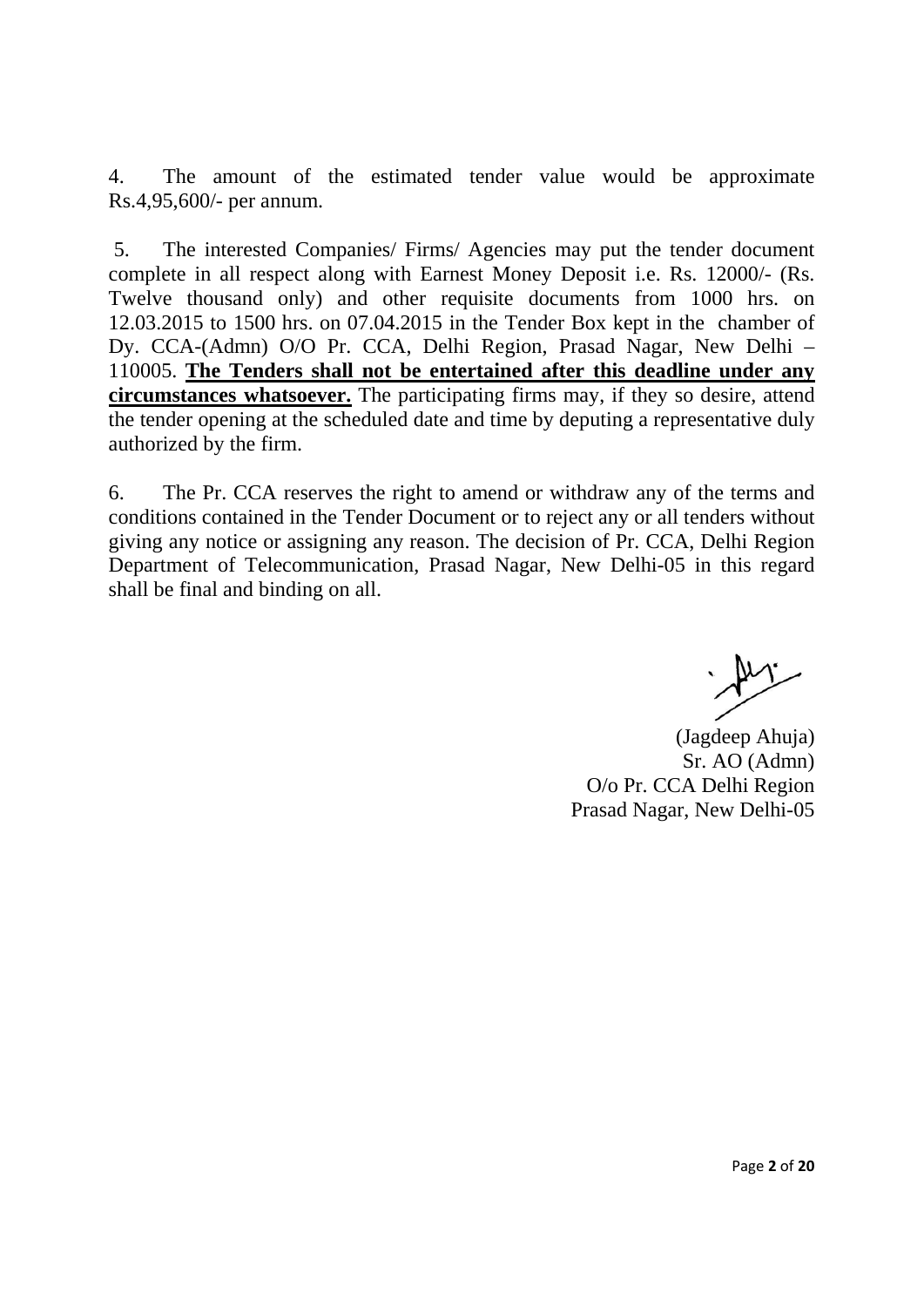# **SCOPE OF WORK AND GENERAL INSTRUCTIONS FOR TENDERERS**

1. The **Office of Pr. Controller of Communication Accounts, DoT Bldg., Prasad Nagar, New Delhi-05, Department of Telecommunications, Ministry of Communication & IT requires the services of reputed, well established and financially sound Manpower Companies/ Firms / Agencies to provide services for Data Entry work etc.** 

2. The contract is likely to commence from  $1<sup>st</sup>$  June 2015 and would continue for a period of one year. The period of the contract may be further extended for a period of one year after the completion of contract provided the requirement of the **Office of Pr. Controller of Communication Accounts, DOT Bldg., Prasad Nagar, New Delhi-5, Department of Telecommunications** for DEO persists at that time or may be curtailed/terminated before the contract period owing to deficiency in service or substandard quality of manpower deployed by the selected Company/Firm/ Agency. The **Office of Pr. Controller of Communication Accounts, DoT Bldg., Prasad Nagar, New Delhi-05, Department of Telecommunications**, however, reserves right to terminate this initial contract any time after giving one week notice to the selected service providing Company/Firm/Agency.

3. The tentative requirement is for 03 persons which can be increased or decreased subject to requirement of office at any time during the period of contract. The manpower provided should be able to operate Computer, to read and write English & Hindi.

4. The interested Companies/Firms/Agencies may put the tender document complete in all respects alongwith Earnest Money Deposit (EMD) of Rs. 12000.00 (Rupees Twelve thousand only) in favour **of AO ( Cash), O/o Pr. CCA, Delhi Region, New Delhi and other requisite documents from** 1000 hrs. on 12.03.2015 to 1500 hrs. on 07.04.2015 in the Tender Box kept in the chamber of Dy. CCA(Admn) O/O Pr. CCA, Delhi Region, Prasad Nagar, New Delhi – 110005.

5. The tenders have been invited under two bid system i.e. Technical Bid and Financial Bid. The interested agencies are advised to submit two separate sealed envelopes super scribing " Technical Bid for Providing Data Entry Operators to O/O Principle CCA, Delhi Region, Department of Telecommunication, and "Financial Bid for providing services of Data Entry Operators to O/O Principle CCA, Delhi Region , Department of Telecommunication,". Both sealed envelopes should be kept in a third sealed envelope super scribing "Tender for providing Data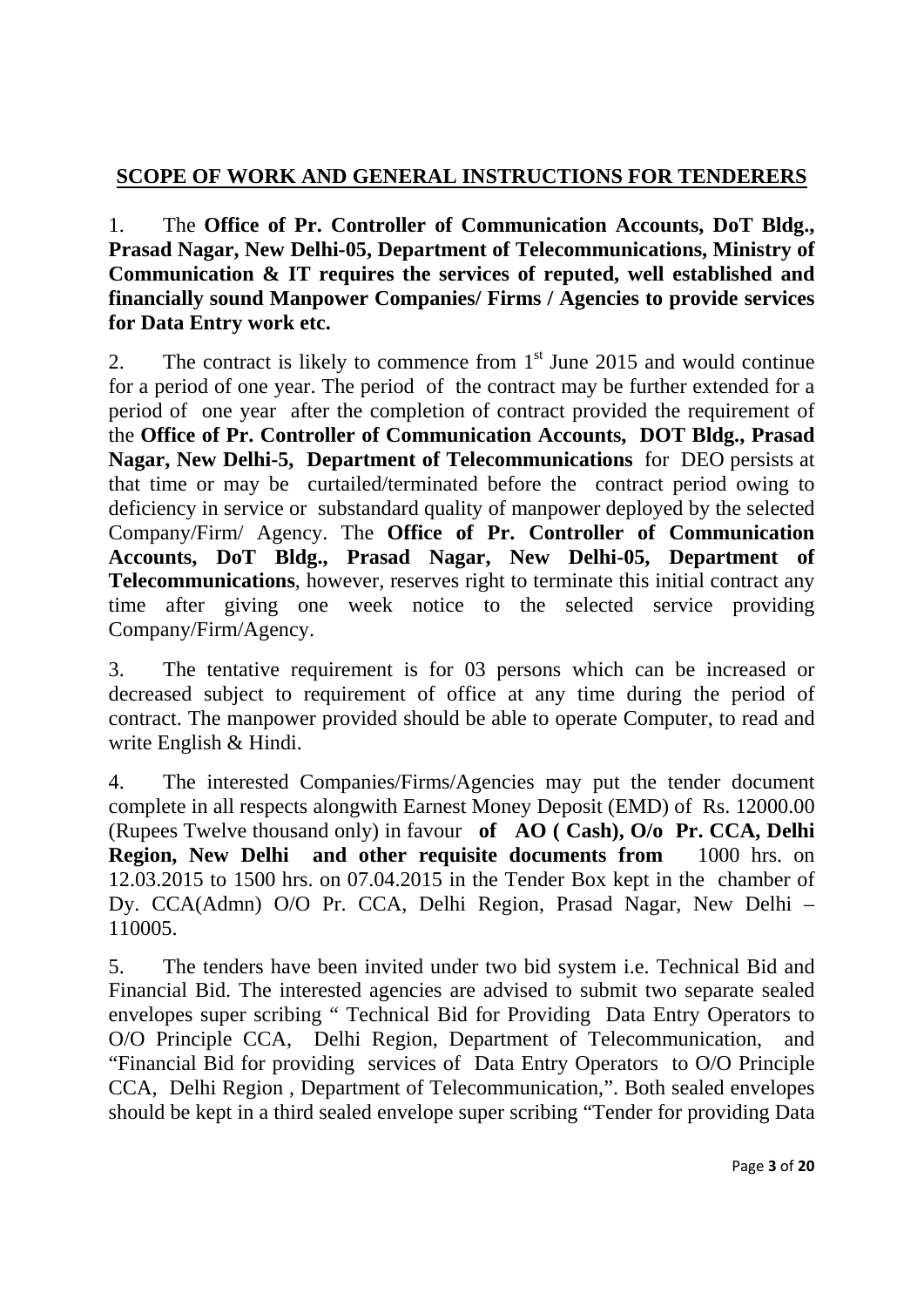Entry Operators to O/o Pr. CCA, Delhi Region, Deptt. Of Telecommunication, Prasad Nagar, New Delhi-110005.

6. The Earnest Money Deposit (EMD) of Rs. 12000-00(Rs. Twelve thousand only) is refundable (without interest), should be necessarily accompanied with the Technical Bid of the agency in the form of Demand Draft/ Pay order/ Bank Guarantee from any of the Commercial Bank drawn in favour of Sr. AO (Cash), O/o Pr.CCA, Delhi Region valid for a period of 90 days. **Offer not accompanied by earnest money of the requisite amount or without proper validity will be summarily rejected.**

7. The successful Tenderer will have to deposit a Performance Security Deposit of Rs.50,000/- within 15 days of the receipt of the formal order. The performance security will be furnished in the form of the Account Payee Demand Draft or Bank Guarantee in favour of Sr.AO (Cash) O/O Pr. CCA, Delhi Region, Department of Telecommunication, Prasad Nagar, New Dehi-05. The performance Security should be valid for a period of 60 days beyond the date of completion of all the contractual obligations of the supplier.

8.The tendering Companies/Firms/Agencies are required to enclose self-attested photocopies of the following documents along with the Technical Bid**, failing which their bids shall be summarily/out rightly rejected and will not be considered any further :-** 

- a) Registration certificate with Labour Department
- b) Copy of PAN/GIR card.
- c) Copy of the IT Return filed for the last two financial years.
- d) Copies of EPF and ESI Certificates.
- e) Copy of the Service Tax registration Certificate.
- f) Work experience of similar work with Govt. Ministries/PSUs/Autonomous bodies during the past two years.
- g) Documents in support of minimum financial turnover of Rs. 10.00 Lakhs per annum during the last two financial years.
- h) Copy of Service Tax Assessment & Return filed by the firm for last two year.

# 9. **The conditional bids shall not be considered and will be out rightly rejected.**

10. All entries in the tender form should be legible and filled clearly. If the space for furnishing information is insufficient, a separate sheet duly signed by the authorized signatory may be attached. No overwriting or cutting is permissible in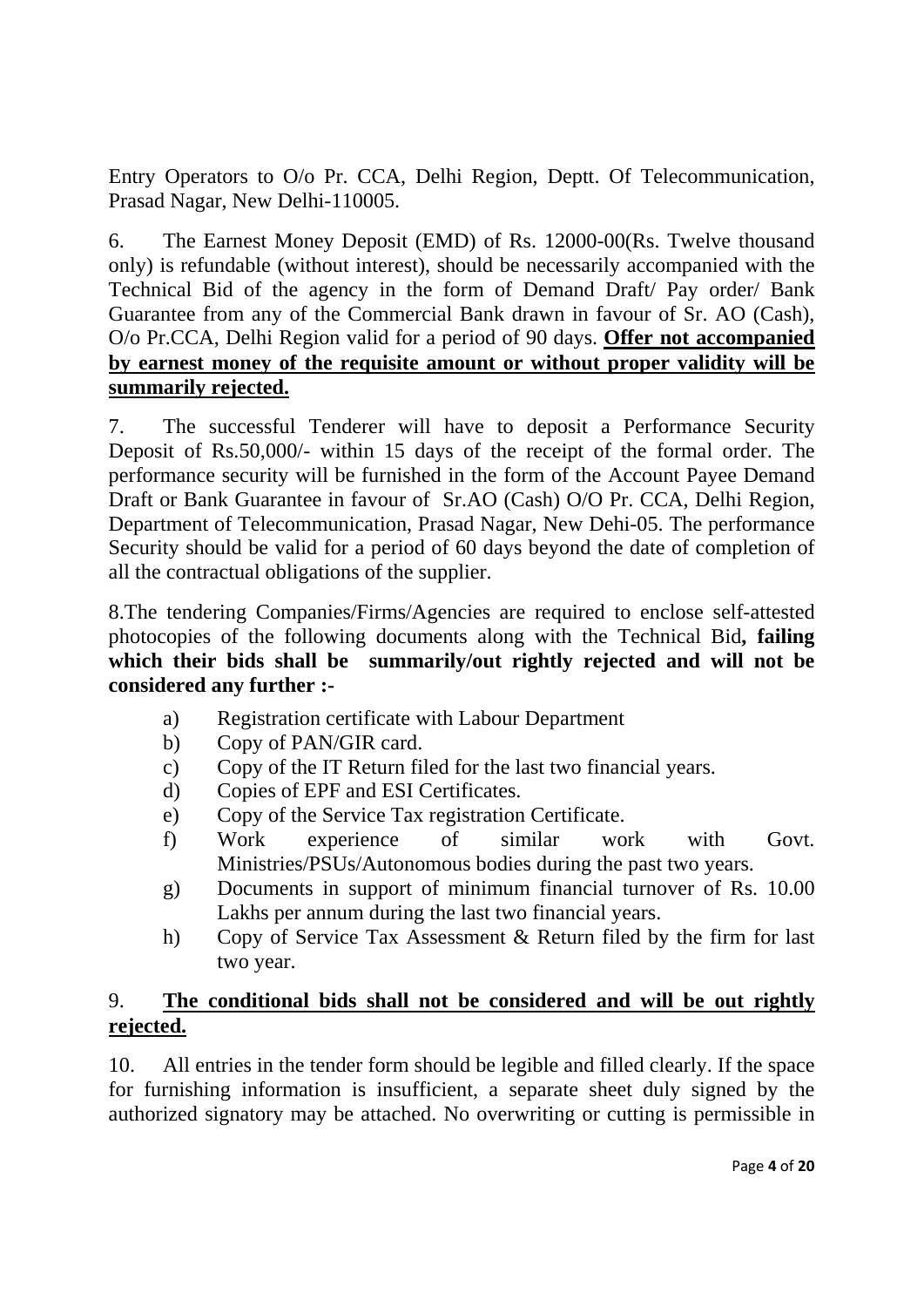the Financial bid form. In such cases, the tender shall be summarily rejected. However, the cuttings, if any, in the Technical Bid, application must be initialed by the person authorized to sign the tender bids.

11. The envelope containing Technical Bid shall be opened first on the scheduled date and time (1530 hrs. on 07.04.2015) in the chamber of Dy. CCA- (Admn.), O/o Pr. CCA, Delhi Region, Prasad Nagar, New Delhi-05 in the presence of the representatives of the Companies/Firms/Agencies, if any, who wish to be present on the spot at that time. Technical Bids shall be evaluated by the Competent Authority. Financial Bids of technically qualified, eligible bidders meeting all the requisite criteria only, shall be opened on a date and place to be notified later in presence of short listed contractors or their authorized representatives. The representatives attending the Technical Bid opening and commercial bid opening should bring authority letter from the company they represents.

12. The Competent Authority of O/o Pr. CCA Delhi Region Department of Telecommunication, reserves the right to annul any or all bids without assigning any reason.

13. The bidder shall quote the technical & Financial Bids as per the format enclosed at Annexure I & II.

# **TECHNICAL REQUIREMENTS FOR THE TENDERING COMPANY/ FIRM/AGENCY**

 The tendering manpower Company /Firm/Agency should fulfill the following technical specifications for which necessary documentary proofs shall be enclosed with technical bid :-

a) The Registered Office or one of the Branch Offices' of the manpower Company/Firm/Agency should be located either in Delhi/New Delhi or in any satellite Towns of Delhi ;

b) The manpower Company/Firm/Agency should be registered with the appropriate registration authority;

c) The manpower Company/Firm/Agency should have at least two years' experience in providing manpower to Public Sector companies/ Banks and Government Departments ;

d) The Company/Firm/Agency should be registered with Income Tax Department and Service Tax Department;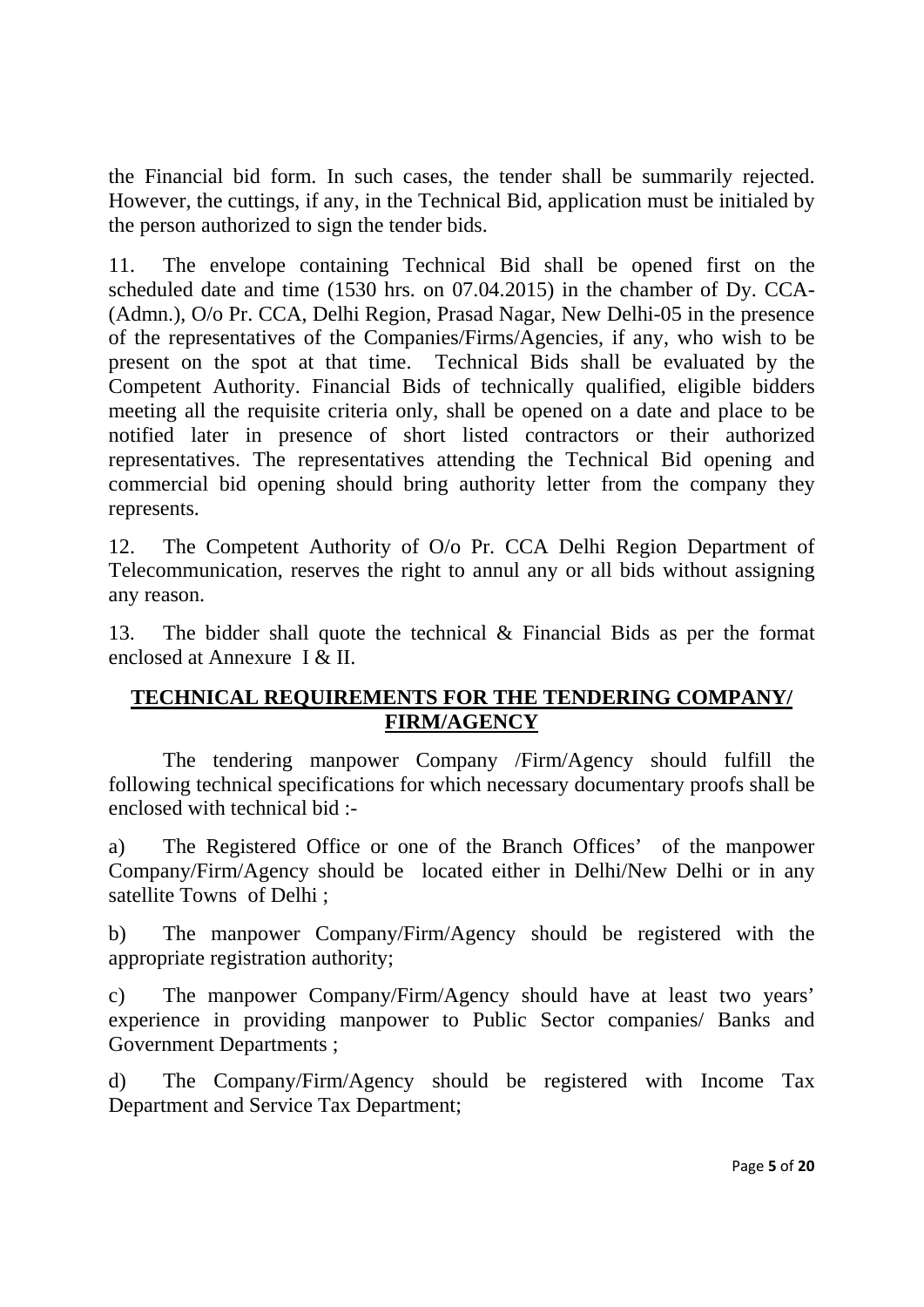e) The Company/Firm/Agency should be registered with appropriate authorities under Employees Provident Fund and Employees State Insurance Acts.

f) The manpower Company/Firm/Agency should have a minimum financial turnover of Rs. 10.00 Lakhs per annum during financial year 2012-13 and 2013-14.

# **TECHNICAL REQUIREMENTS FOR THE MANPOWER TO BE SUPPLIED BY THE FIRM FOR DATA ENTRY OPERATORS IN THE DEPARTMENT OF TELECOMMUNICATIONS**

1. A candidate should be  $12<sup>th</sup>$  passed and possess a speed of not less than 8000 key depression per hour. He / She should be able to read and write Hindi, English and also be able to operate computers, having the knowledge of MS Word and Microsoft Excel. The nature of services would be feeding the data and other duties as assigned to him/her. The manpower to be engaged should be between 18 to 40 years in age.

2. His/her antecedents should have been got verified by the agency from the local police authorities.

# **TERMS AND CONDITIONS**

# **GENERAL**

1. The contract is likely to commence from  $1<sup>st</sup>$  June 2015 and shall continue for a period of one year, unless it is curtailed or terminated by this Office owing to deficiency of service, substandard quality of Attendants deployed, breach of contract, reduction or cessation of the requirements of work. The rates shall remain constant and will not be subject to any variation during the currency of the contract.

2. The contract shall automatically expire after one year from commencement of the contract unless extended further by the mutual consent of contracting agency and **Office of Pr. Controller of Communication Accounts, DOT Bldg., Prasad Nagar, New Delhi-5.**

3. The contract may be extended, on the same terms and conditions or with some modification, for a further period not exceeding one year. The modification of the rates shall be subject to the variation in the incidence of the statutory levies and contributions and revision of daily minimum wages as obtaining at the time of extension.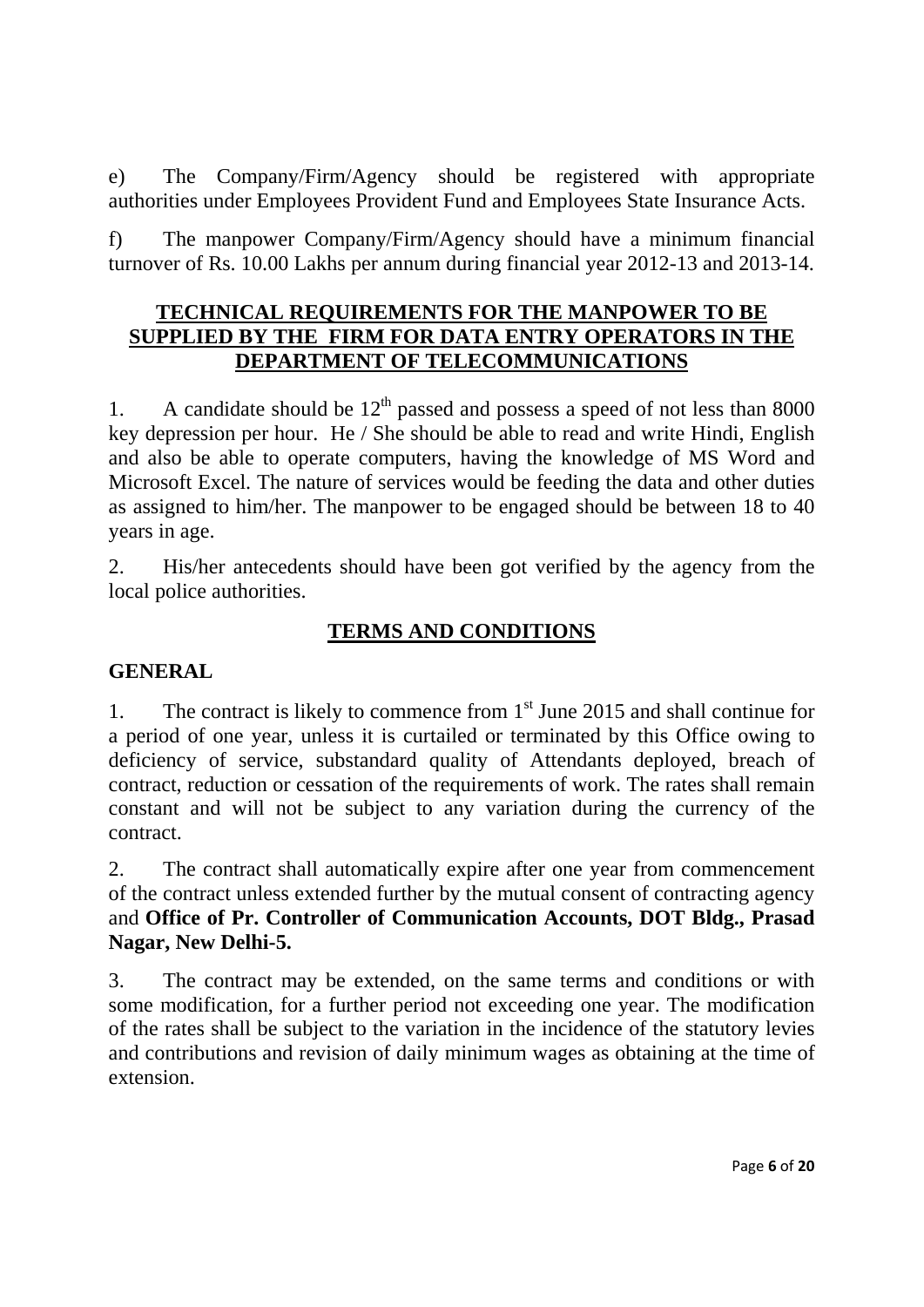4. The contracting Company/Firm/Agency shall not be allowed to transfer, assign, pledge or sub-contract its rights and liabilities under this contract to any other agency without the prior written consent of this Office.

5. The Office at present has requirement of workload equivalent to 3 persons tentatively. The requirement may further increase or decrease during the period of initial contract also and the Tenderer will have to provide additional Attendants, if required on the same terms and conditions.

6. The Tenderer will be bound by the details furnished by him/her to this Office while submitting the tender or at subsequent stage. In case, any of such documents furnished by him/her is found to be false at any stage, it would be deemed to be a breach of terms of contract making him / her liable for legal action, besides termination of contract.

# 7. **Financial bids of only those tenderers who are technically qualified shall be opened and evaluated.**

# 8. **Termination for insolvency** :

The **Office of Pr. Controller of Communication Accounts, DoT Bldg., Prasad Nagar, New Delhi-5,** may at any time terminate the contract by giving written notice to the Contractor, without compensation to contractor, if the Contractor becomes bankrupt or otherwise insolvent as declared by the competent court provided that such termination will not prejudice or affect any right or action or remedy which has accrued or will accrue thereafter to the **Office of Pr. Controller of Communication Accounts, DOT Bldg., Prasad Nagar, New Delhi-5,** 

Optional termination by **Office of Pr. Controller of Communication Accounts, DOT Bldg., Prasad Nagar, New Delhi-5,** Deptt. of Telecommunication (other than due default of the contractor): The **Office of Pr. Controller of Communication Accounts, DOT Bldg., Prasad Nagar, New Delhi-5,** may, at any time, at its option cancel and terminate this contract by written notice to the contractor, short close the tender without any compensation to the contractor. Contractor shall be paid for the work, which has been actually completed upto the date of such action by **Office of Pr. Controller of Communication Accounts, DOT Bldg., Prasad Nagar, New Delhi-5**.

8.2.1 The **Office of Pr. Controller of Communication Accounts, DOT Bldg., Prasad Nagar, New Delhi-5,** may, at its option, cancel or omit the execution of one or more items of work under this contract and may part of such item without any compensation what so ever to the contractor.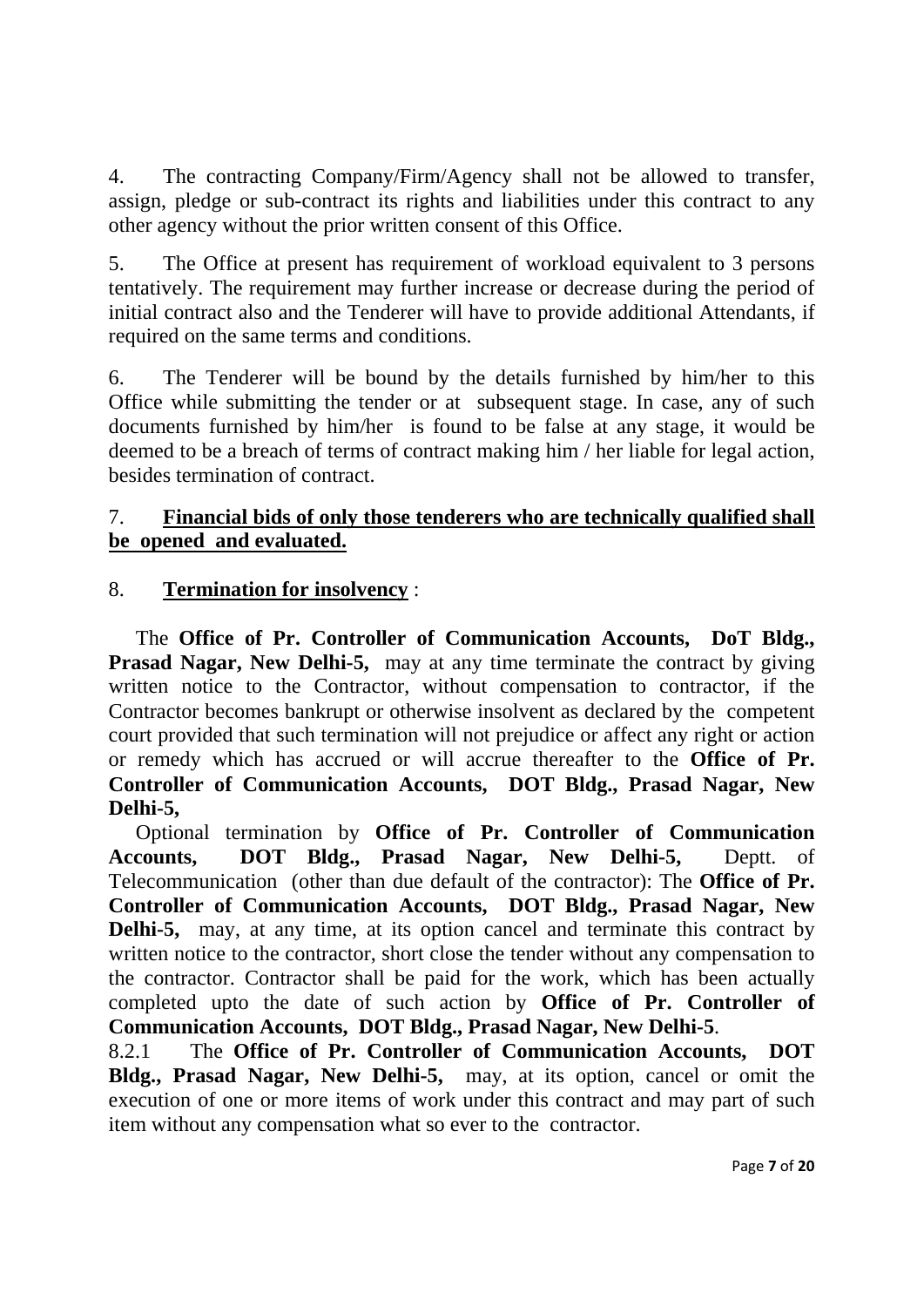8.2.2 The action of the Pr. CCA as per the above sub-clauses shall not be construed as Breach of Contract.

# **8.3 Issuance of Notice**

8.3.1 The Sr. AO(Admn) of this Office shall issue show cause notice giving details of lapses, violation of terms and conditions of the contract, wrongful delays or suspension of work or slow progress to the contractor directing the contractor to take corrective action. A definite time schedule for corrective action shall be mentioned in the show cause notice. If the contractor fails to take corrective action within the stipulated time frame, the Sr. AO(Admn) shall submit a draft notice along with a detailed report to the Competent Authority, which had accepted the contractor.

8.3.2 Any notice order or other communication sought to be served on the Contractor with reference to the contract shall without prejudice to any other mode of service, be deemed to have been served if delivered by hand or sent by registered post to the office of Contractor at site or to the Contractor's head-office, while any notice or order of communications by the contractor to be served on Sr.AO(Admn.)/Pr. CCA with reference to the contracts shall be valid if same is served/ delivered by hand or through registered post to the office of Pr. CCA, Delhi Region at his head quarters.

9. The contracting agency shall ensure that the manpower deployed in the **Office of Pr. Controller of Communication Accounts, DOT Bldg., Prasad Nagar, New Delhi-5,** conforms to the technical specifications of age and language skills prescribed in the Tender documents.

10. The manpower employed by the agency shall be required to work normally as per this office working hours i.e. Monday to Friday 0930 to 1800 hrs with a lunch break of 30 minutes from 1330 hrs. to 1400 hrs. The manpower may also be called upon to perform duties on Saturdays and Sundays and other Gazetted holidays, if required. No extra wages will be paid for attending the office on such holidays. The attendant, if deputed for any official work outside the office within National capital Region, shall not be entitled for any other emoluments except only the actual bus fare for the purpose.

11. The contracting Company/Firm/Agency shall furnish the following documents in respect of the individual attendants who will be deployed by it in this Office before the commencement of the work:

a. List of Attendants short listed by agency for deployment in **Office of Pr. Controller of Communication Accounts, DOT Bldg., Prasad Nagar, New**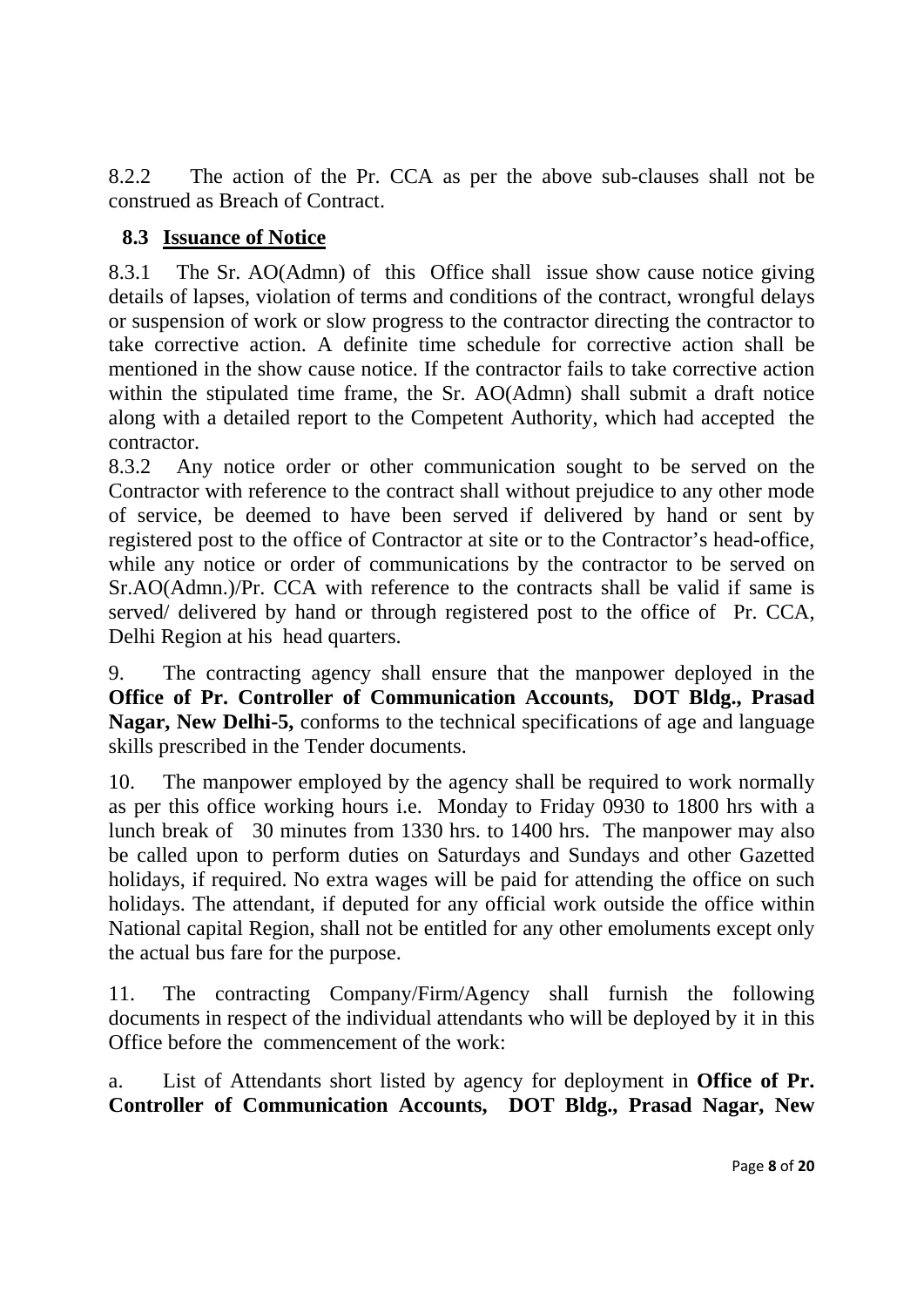**Delhi-5,** containing full details i.e. date of birth, marital status, address, photographs, identification mark etc ;

- b. Bio data of the person
- c. Certificate of verification of antecedents of persons by local police authorities.

12. In case, the person employed by the successful Company/ Firm/ Agency commits any act of omission/ commission that amounts to misconduct/ indiscipline/ incompetence and security risks, the successful company/ Firm/ Agency will be liable to take appropriate disciplinary action against such persons, including their removal from site of work, if required by this Office. The tendering Company/Firm/ Agency shall replace within two days any of its personnel who is found unacceptable in this Office.

13. The tendering company shall provide identity cards to the personnel deployed in the Office carrying the photograph of the personnel and personal information as to name, Date of Birth, age and identification mark etc.

14. The service provider shall ensure that any details of office, operational process, technical know-how, security arrangements, and administrative/ organizational matters are not divulged or disclosed to any person by its personnel deployed in the Office.

15. The service provider shall ensure proper conduct of his personnel in office premises, and enforce prohibition of consumption of alcoholic drinks, paan, tobacco chewing, smoking, loitering without work, chewing guum or any other material which may cause unnecessary spitting.

16. The person deployed shall be required to report for work at 0930 hrs. to Sr.AO /AAO(Admn) and would leave at 1800 hrs. In case, person deployed is absent on a particular day or comes late/ leaves early on three occasions, one day wage shall be deducted. In case of repetition of such instances, clause 18 will be applicable.

17. The agency shall depute a co-coordinator, out of the deployed personnel, who would be responsible for immediate interaction with **Office of Pr. Controller of Communication Accounts, DOT Bldg., Prasad Nagar, New Delhi-5,** so that optimal services of the persons deployed by the agency could be availed without any disruption.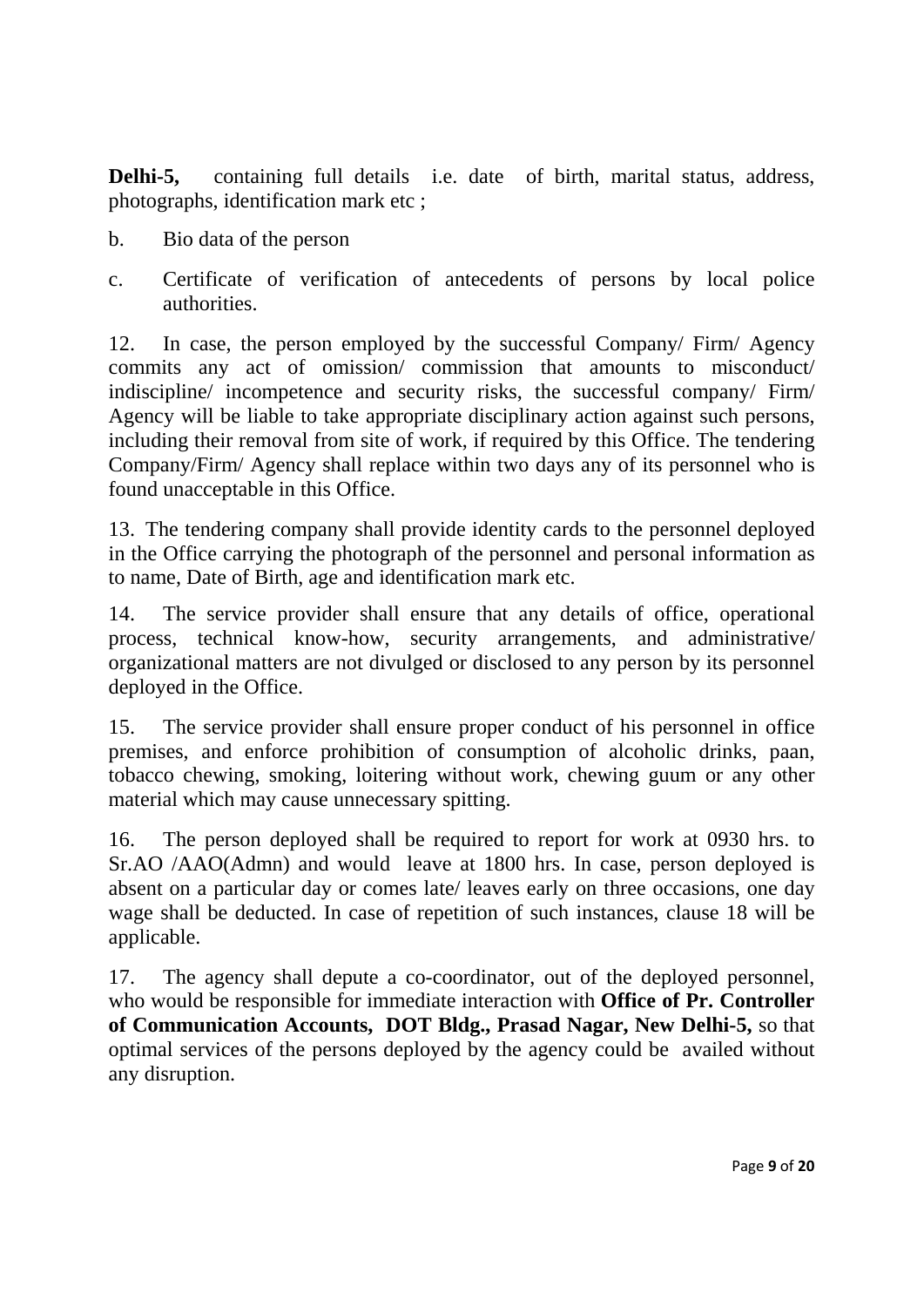18. The selected agency shall immediately provide a substitute in the event of any person leaving the job due to his / her personal reasons. **The delay by the Agency in providing a substitute beyond two working days shall attract liquidated damages @ 400/- per day (per such case) on the service providing agency, besides deduction in payment on pro-rata basis.** 

19. It will be the responsibility of the service providing agencies to meet transportation, food, medical and any other requirements in respect of the persons deployed by the Agency in this Office and this office will have no liabilities in this regard.

20. For all intents and purposes, the service providing agency shall be the "Employer" within the meaning of different labour Legislations in respect of Attendants so employed and deployed in **Office of Pr. Controller of Communication Accounts, DOT Bldg., Prasad Nagar, New Delhi-5,**. The persons deployed by the Agency in this office shall not have claims of any Master and servant relationship nor have any principal and agent relationship with **Office of Pr. Controller of Communication Accounts, DOT Bldg., Prasad Nagar, New Delhi-5, or** Department of Telecommunication.

21. The service providing Company/ Firm/Agency shall be solely responsible for the redressal of grievances/resolution of disputes relating to person deployed. This Office shall, in no way be, responsible for settlement of such issues whatsoever.

22. This Office shall not be responsible for any damages, losses, claims, financial or other injury to any person deployed by service providing agency in the course of their performing the functions/duties, or for payment towards any compensation.

23. The persons deployed by the service providing agency shall not claim nor shall be entitled to pay, perks and other facilities admissible to casual, adhoc, regular/ confirmed employees of this Office during the currency or after expiry of the contract.

24. In case of termination of this contract on its expiry or otherwise, the persons deployed by the service providing agency shall not be entitled to and will have no claim for any absorption nor for any relaxation for absorption in the regular/otherwise capacity in this Ministry/Office.

# **LEGAL**

25. The tendering agency will be responsible for compliance of all statutory provisions relating to Minimum Wages, Provident Fund, and Employees State Insurance etc. in respect of persons deployed by it in this Office.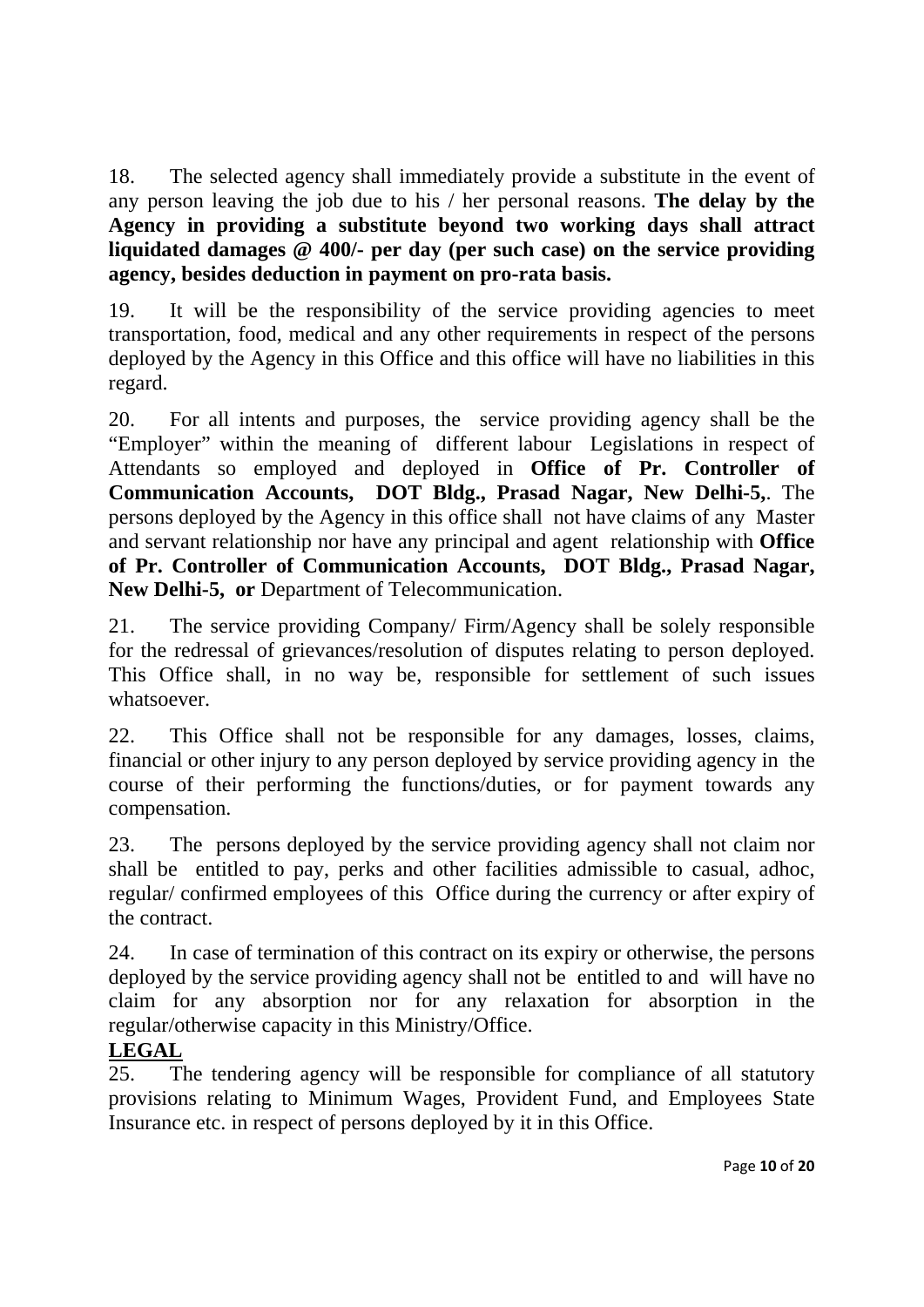26. Tendering agency shall also be liable for depositing all taxes, levies,Cess etc. on account of service rendered by it to **Office of Pr. Controller of Communication Accounts, DOT Bldg., Prasad Nagar, New Delhi-5,** to concerned tax collection authorities from time to time as per extant rules and regulations on the matter.

27. The tendering agency shall maintain all statutory registers under the applicable law. The agency shall produce the same, on demand, to the concerned authority of **Office of Pr. Controller of Communication Accounts, DoT Bldg., Prasad Nagar, New Delhi-5,** or any other authority under Law.

28. The Tax Deduction at Source(T.D.S.) shall be deducted as per the provisions of Income Tax Department, as amended from time to time and a certificate to this effect shall be provided to the agency by this office.

29. In case, the tendering agency fails to comply with any statutory / taxation liability under appropriate law, and as a result thereof the **Office of Pr. Controller of Communication Accounts, DoT Bldg., Prasad Nagar, New Delhi-5,** is put to any loss/ obligation, monetary or otherwise, the **Office of Pr. Controller of Communication Accounts, DoT Bldg., Prasad Nagar, New Delhi-5,** will be entitled to get itself reimbursed out of the outstanding bills or the Performance Security Deposit of the agency, to the extent of the loss or obligation in monetary terms.

# **FINANCIAL**

30. The technical Bid should be accompanied with an Earnest Money Deposit (EMD), refundable ( without interest) of Rs.12000-00(Rs. Twelve thousand only) either in the form of Demand Draft/ Pay Order/Bank Guarantee drawn in the favour of Sr.AO (Cash) O/O Pr. CCA, Delhi Region, New Delhi. **A bid not secured in as per the above format & prescribed amount shall be rejected by the O/o Pr. CCA, Delhi Region, Department of Telecommunication as non-responsive.** The validity of bid security shall extend upto a period of 30 days after the expiry of the period of bid validity prescribed by the Office.

31. The EMD in respect of the agencies which do not qualify the Technical Bid (First stage)/ Financial Bid (Second competitive stage) shall be returned to them without any interest. However, the EMD in respect of the successful tenderer may be adjusted towards the Performance Security Deposit. **Further if the agency fails to deploy manpower against the initial requirement within 15 days from the date of placing the order, the EMD shall stand forfeited without giving any further notice.**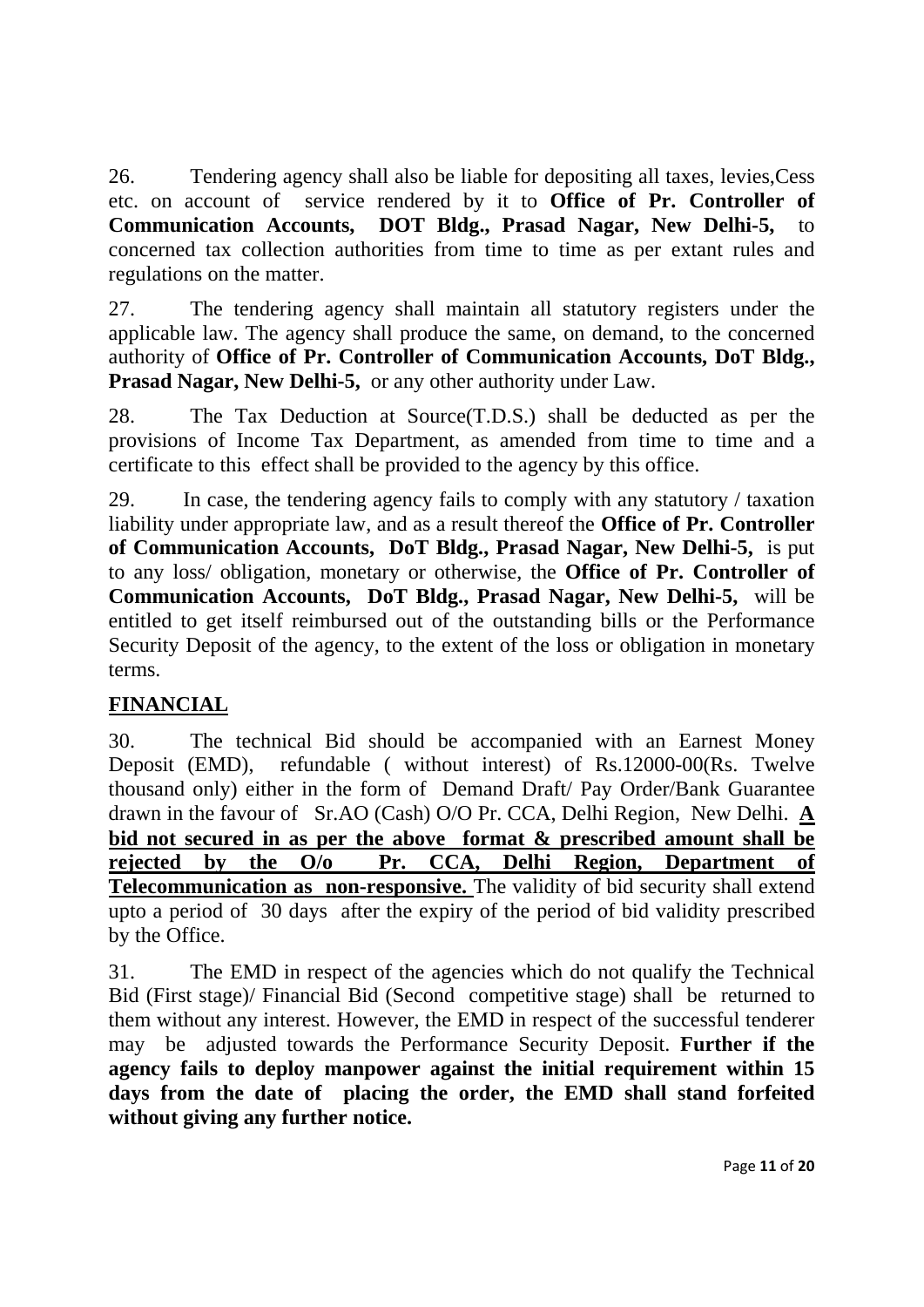32. Bids, offering rates, which are lower than the minimum wages (as applicable for Delhi) for the pertaining category, would be rejected.

33. The successful tenderer will have to deposit a Performance Security Deposit of Rs.50,000/- within 15 days of the receipt of the formal order. The performance security will be furnished in the form of the Account Payee Demand Draft or Bank Guarantee drawn in favour of CAO (Cash), O/o Pr. CCA Delhi Region, New Delhi. The performance security should remain valid for a period of 60 days beyond the date of completion of all the contractual obligations of the supplier.

34. In case of breach of any terms and conditions attached to this contract, the Performance Security Deposit of the agency will be liable to be forfeited by the Office **of Pr. Controller of Communication Accounts, DOT Bldg., Prasad Nagar, New Delhi-5,** besides annulment of the contract.

35. The agency shall raise the bill, in Duplicate along with the attendance sheet (duly verified by Sr. AO(Admn) O/O Pr. CCA, Delhi region in respect of the persons deployed and submit the same to the Sr. AO(Admn) in first week of the succeeding month. As far as possible the payment will be released by the second week of the succeeding month.

36. The claims in bills regarding Employees State Insurance, Provident Fund, and Service Tax etc. should be necessarily accompanied with documentary proof pertaining to the concerned month bill. A requisite portion of the bill/ whole of the bill amount shall be held up till such proof is furnished, at the discretion of this Office.

37. The lowest bidder will be decided on the basis of total financial implication after taking into consideration all taxes, levies etc. i.e. the amount arrived at after adding the cost at Sl. 1 to 6 of para 3 of Annexure-II. **Bids containing 'NIL' Admn/Service Charge will not be entertained and will be rejected.**  38. **FORCE MAJEURE:**

If any time, during the continuance of this contract, the performance in whole or in part by either party of any obligation under this contract shall be prevented or delayed by reason of any war, or hostility, acts of the public enemy, civil commotion, sabotage, fires floods, explosions, epidemics, quarantine restrictions, strikes, lockouts or act of God ( herein after referred to as events) provided notice of happenings, of any such eventuality is given by either party to the other within 21 days from the date of occurrence thereof, neither party shall by reason of such event be entitled to terminate this contract nor shall either party have any such claim for damages against the other in respect of such non-performance and work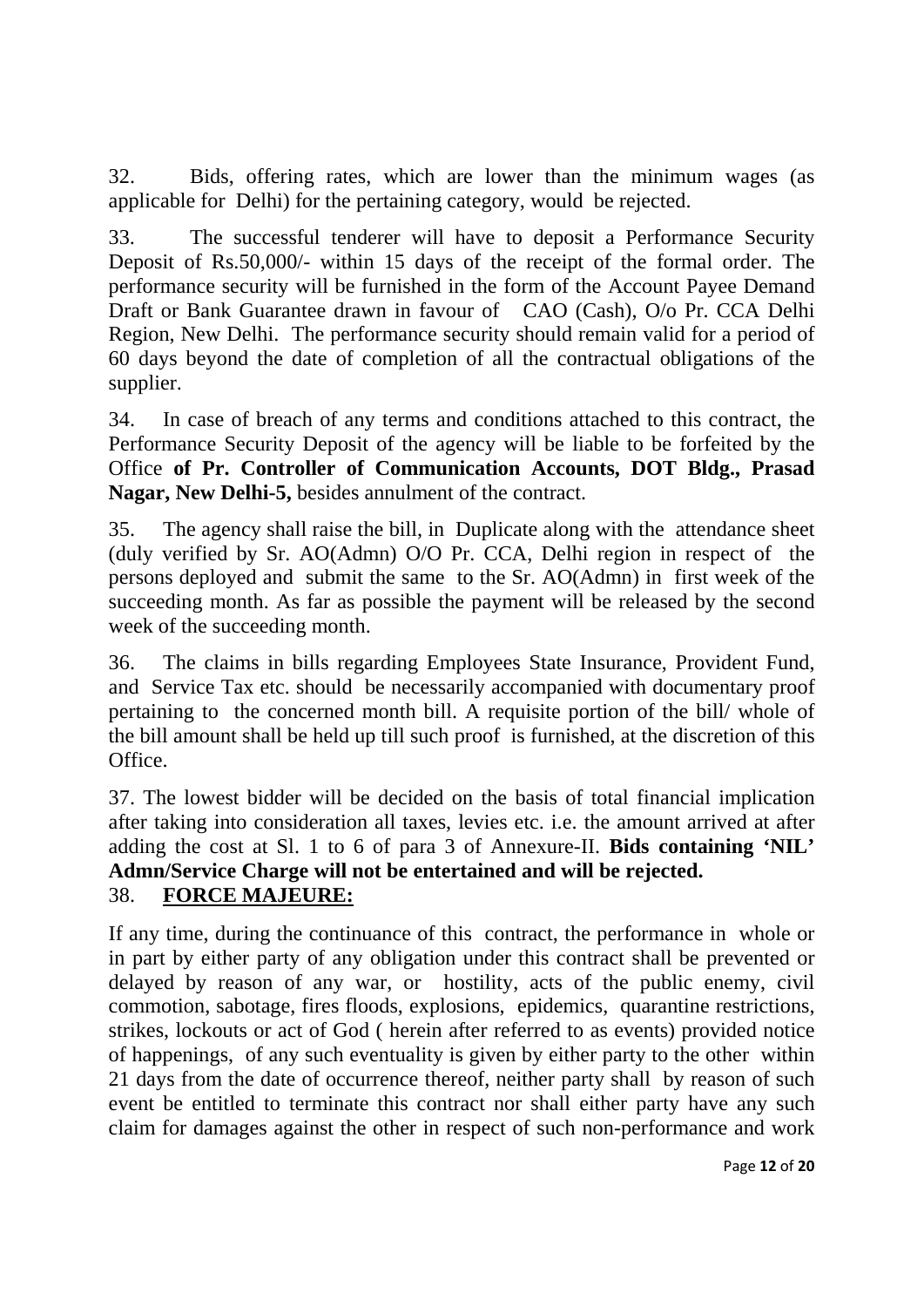under the contract shall be resumed as soon as practicable after such event may come to an end or cease to exist, and the decision of the Office of Pr. CCA Delhi Region as to whether the work have been so resumed or not shall be final and conclusive, provided further that if the performance, in whole or part of any obligation under this contract is prevented or delayed by reason of any such event for a period exceeding 60 days either party may, at his option terminate the contract.

# 39. **ARBITRATION:**

39.1 In the event of any question, dispute or difference arising under this agreement or in connection there-with except as to matter the decision of which is specifically provided under this agreement, the same shall be referred to sole arbitration of an arbitrator to be appointed by the **Office of Pr. Controller of Communication Accounts, DOT Bldg., Prasad Nagar, New Delhi-5,** or in case his designation is changed or his office is abolished then in such case to the sole arbitration of the officer for the time being entrusted whether in addition to the functions of Office of Pr. CCA Delhi Region by whatever designation such officer may be called ( hereinafter referred to as the said officer) and if the Pr. CCA Delhi Region or the said officer is unable or unwilling to act as such to the sole arbitrator or some other person appointed by the Pr. CCA Delhi Region or the said officer, The agreement to appoint an arbitrator will be in accordance with Arbitration and Conciliation Act, 1996. There will be no objection to any such appointment that the arbitrator is employee of O/o Pr. CCA Delhi Region or that he has to deal with matter to which the agreement relates or that in the course of his duties as Employee of O/o Pr. CCA Delhi Region he has expressed views on all or any of the matter under dispute. The award of the arbitrator shall be final and binding on the parties. In the event of such arbitrator to whom the matter is originally referred, being transferred of vacating his office or being unable to act for any reasons whatsoever such O/o Pr. CCA Delhi Region or the said officer shall appoint another person to act as arbitrator in accordance with terms of the agreement and the person so appointed shall be entitled to proceed from the state at which it was left out by his predecessors.

39.2 The arbitrator may from time to time with the consent of parties enlarge the time for making and publishing the award, subject to aforesaid Indian Arbitration and Conciliation Act 1996 and the rules made there under, any modification thereof for the time being in force shall be deemed to apply to the arbitration proceeding under this clause.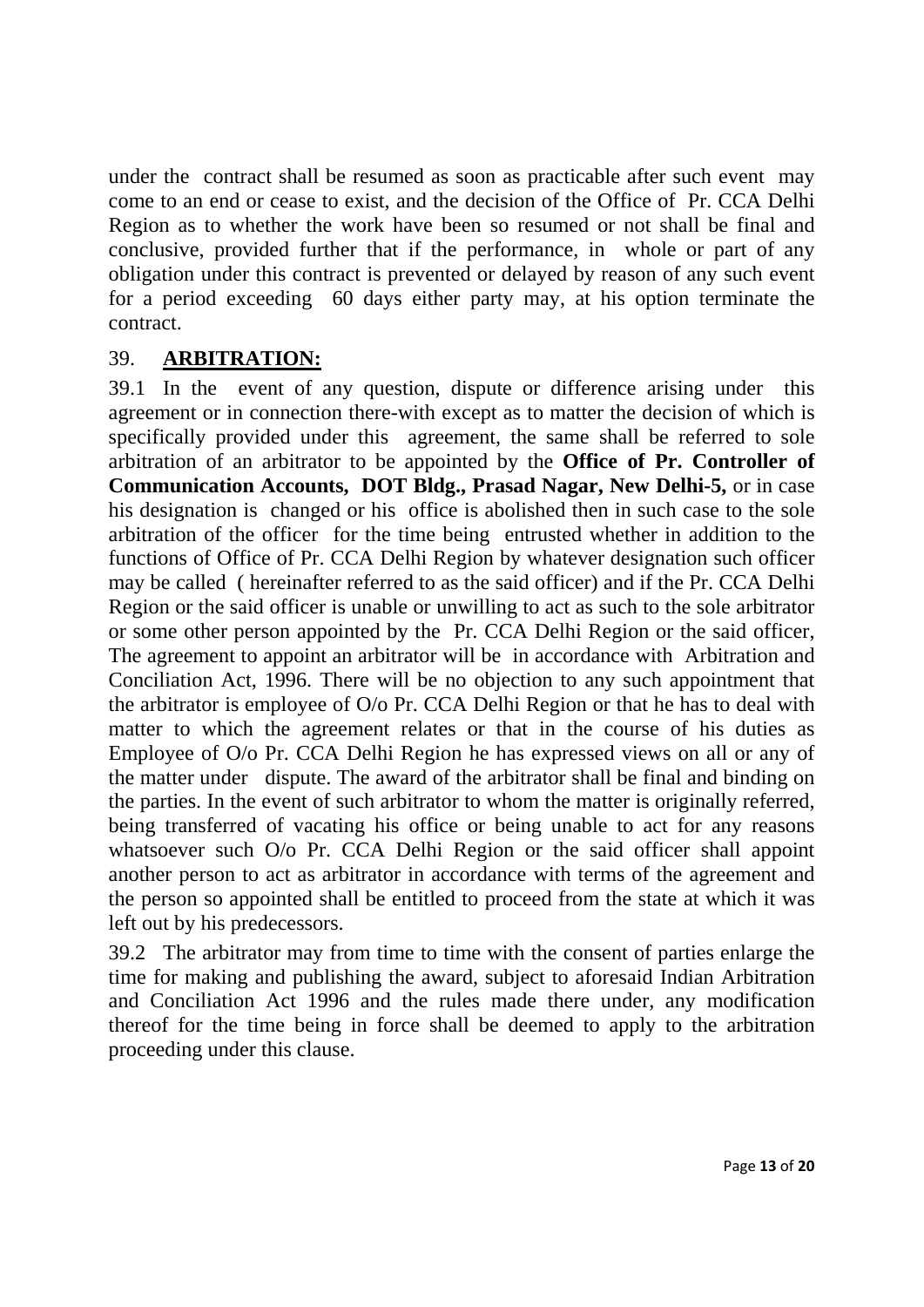39.3 The venue of the arbitration proceeding shall be the **Office of Pr. Controller of Communication Accounts, DoT Bldg., Prasad Nagar, New Delhi-5,** or such places as the arbitrator may decide. The following procedure shall be followed:

39.3.1 In case parties are unable to reach a settlement by themselves, the dispute shall be submitted for arbitration in accordance with contract agreement.

39.3.2 There should not be a joint submission with the contractor to the sole Arbitrator.

39.3.3 Each party should submit its own claim separately and may oppose the claim put forward by the other party.

39.3.4 The onus of establishing his claims will be left to the contractor.

39.3.5 Once a claim has been included in the submission by the contractor, a reiteration or modification thereof will be opposed.

39.3.6 The "points of defence" will be based on actual conditions of the contract.

39.3.7 The Arbitrator shall not entertain claims in the nature of ex-gratia payments, as these are not contractual.

39.3.8 The question whether these conditions are equitable shall not receive any consideration in the preparation of "point of defense".

39.3.9 If the contractor includes such claims in his submission, the fact that they are not contractual will be prominently place before the Arbitrator.

The award of the sole Arbitrator shall be final and binding on all the parties to the dispute.

40. The office of Pr. Controller of Communication Accounts, DoT, Ministry of Communication & IT reserves right to withdraw / relax any of the terms and conditions mentioned above so as to overcome the problem encountered by the contracting parties.

(Jagdeep Ahuja) Sr. AO (Admn) **for and on behalf of the President of India Ministry of Communication & IT Department of Telecommunications**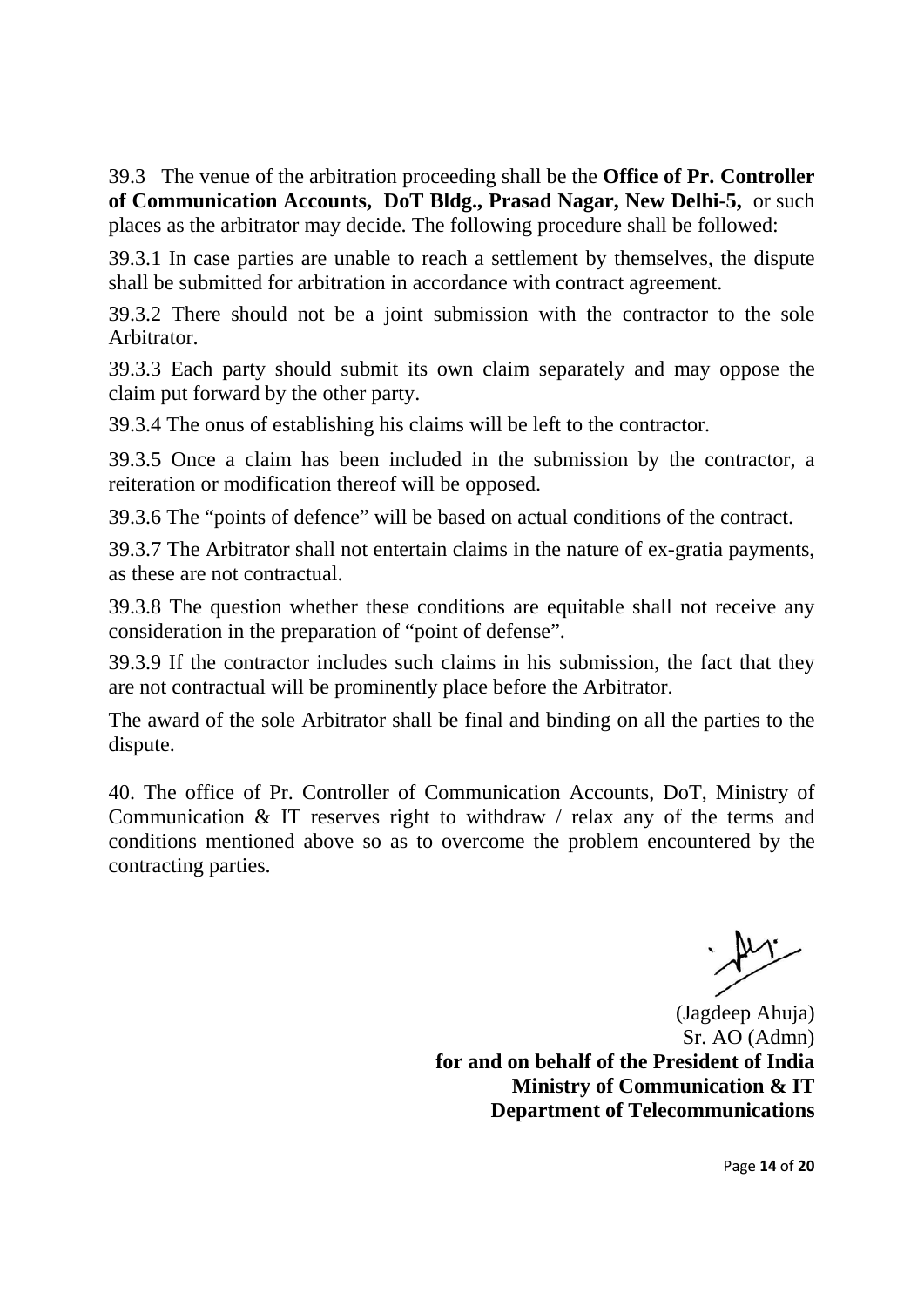**O/O Pr. CCA, Delhi Region Prasad Nagar, New Delhi-05.**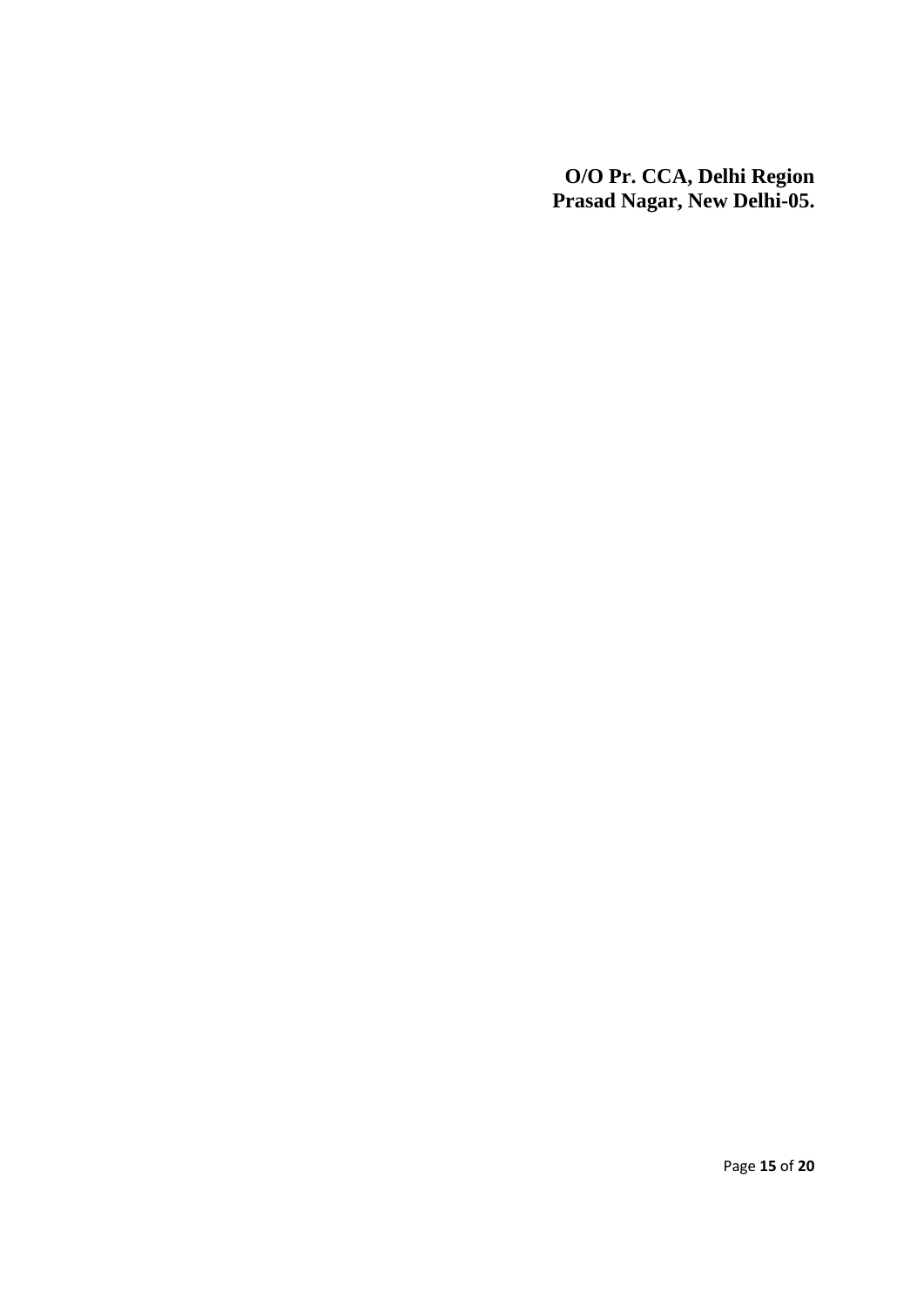### **Annexure-I**

### **TECHNICAL BID**

(To be enclosed in a separate sealed envelope)

### **For providing services of DEOs. to Office of Pr. Controller of Communication Accounts, DOT Bldg., Prasad Nagar, New Delhi-5.**

| (Attach certificate of registration with Labour Department)                      |
|----------------------------------------------------------------------------------|
| 2. Name of proprietor / Director of Company/Firm/Agency_________________________ |
|                                                                                  |
|                                                                                  |
|                                                                                  |
|                                                                                  |
| (Attach self-attested copy)                                                      |
| (Attach self-attested copy)                                                      |
| (Attach self-attested copy)                                                      |
| (Attach self-attested copy)                                                      |

8. Financial turnover of the tendering **Company / Firm / Agency** for the last 2 Financial Years i.e. 2012-13 & 2013-14 (Attach valid proof i.e. P&L Account and balance sheet).

| <b>Financial Year</b> | <b>Amount (Rs.lacs)</b> | Remarks, if any |
|-----------------------|-------------------------|-----------------|
| $ 2012-13$            |                         |                 |
| $2013 - 14$           |                         |                 |

(Attach separate sheet if space provided is insufficient)

9. Copies of Service Tax Assesment & returns filed by the firm in the last two year i.e.2012-13 &2013-14

| <b>Financial Year</b> | <b>Amount (Rs. lacs)</b> | Remarks, if any |
|-----------------------|--------------------------|-----------------|
| 2012-13               |                          |                 |
| 2013-14               |                          |                 |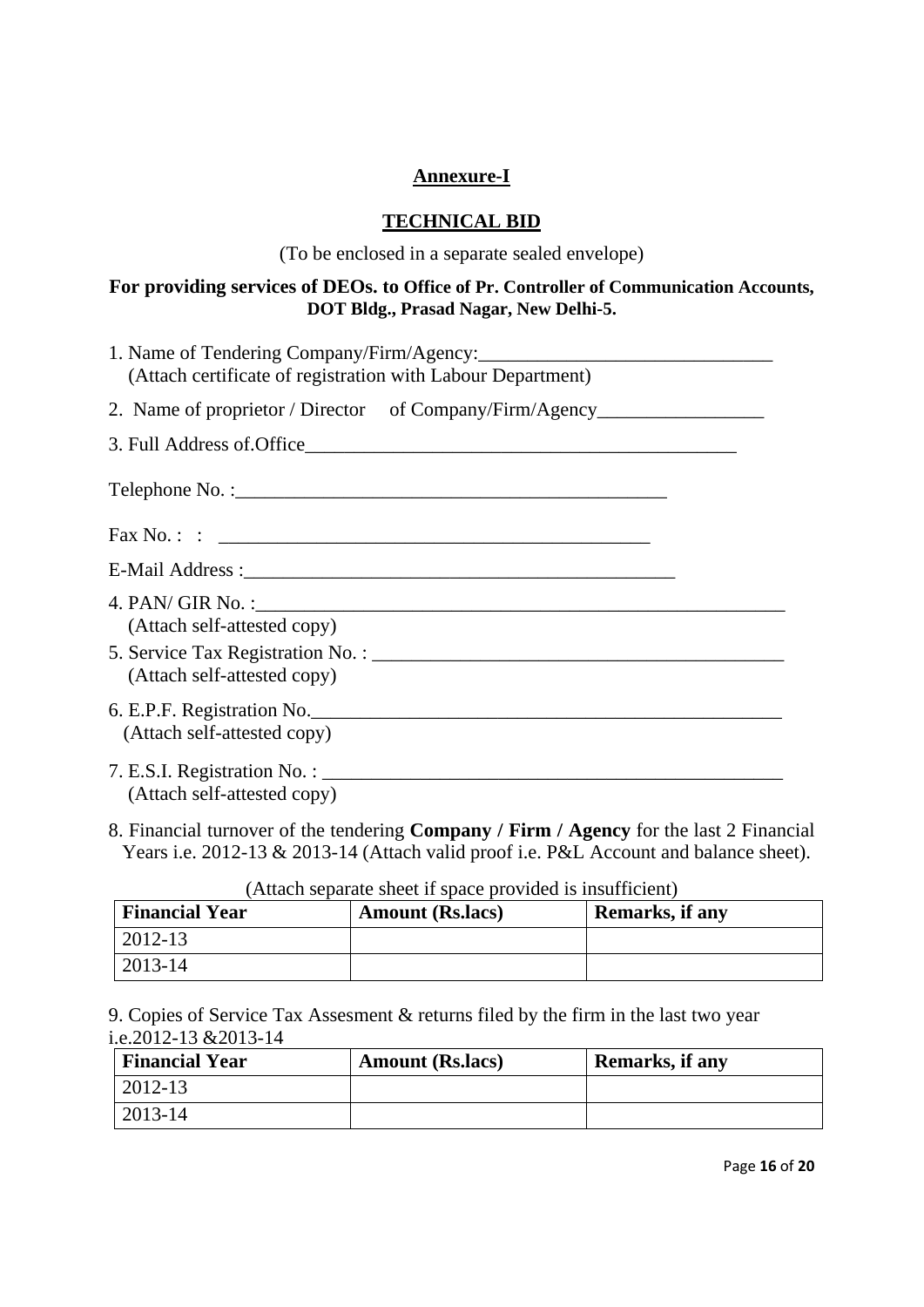10. Give details of the major similar contracts handled by the tendering Company / Firm /Agency on behalf of PSUs and Government Departments during the last two years in the following format. Self-attested copies of work orders might also be attached.

| S.No.          | Details of client along with address, | Amount of  | <b>Duration of Contract</b> |
|----------------|---------------------------------------|------------|-----------------------------|
|                | Telephone and FAX numbers             | Contract   | From<br>To                  |
|                |                                       | (Rs. lacs) |                             |
|                |                                       |            |                             |
|                |                                       |            |                             |
| $\overline{2}$ |                                       |            |                             |
|                |                                       |            |                             |
| 3              |                                       |            |                             |
|                |                                       |            |                             |
| $\overline{4}$ |                                       |            |                             |
|                |                                       |            |                             |
| 5              |                                       |            |                             |
|                |                                       |            |                             |

(if the space provided is insufficient, a separate sheet may be attached)

10. Additional information, if any

(Attach separate sheet, if required)

Signature of authorized person

Date:

Name: Place:

Seal: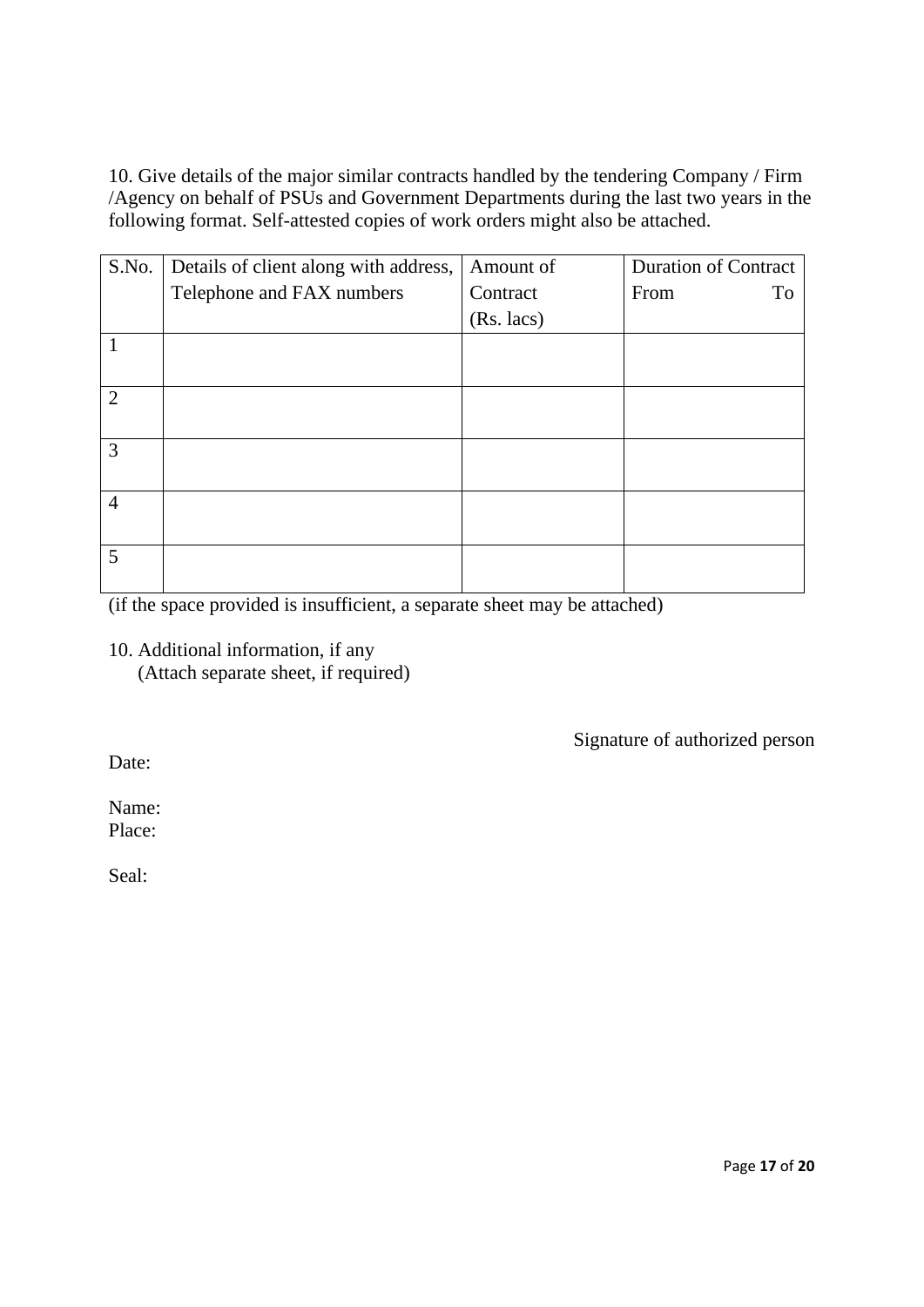### DECLARATRION

- 1. I, \_\_\_\_\_\_\_\_\_\_\_\_\_\_\_\_\_\_\_\_\_\_\_\_\_\_\_\_\_\_\_\_\_\_\_\_\_\_\_\_\_\_ Son / Daughter / Wife of Shri \_\_\_\_\_\_\_\_\_\_\_\_\_\_\_\_\_\_\_\_\_\_\_\_\_\_\_\_\_\_\_\_\_\_\_\_\_\_\_\_, Proprietor/Director/ Auth. Signatory of the agency / Firm, mentioned above, is competent to sign this declaration and execute this tender document;
- 2. I have carefully read and understood all the terms and conditions of the tender and undertake to abide by them;
- 3. The information/ documents furnished along with the above application are true and authentic to the best of my knowledge and belief. I / We  $/$ , am/ are well aware of the fact that furnishing of any false information / fabricated document would lead to rejection of my tender at any stage besides liabilities towards prosecution under appropriate law.

Signature of authorized person

Date:

Full Name:

Place:

Seal: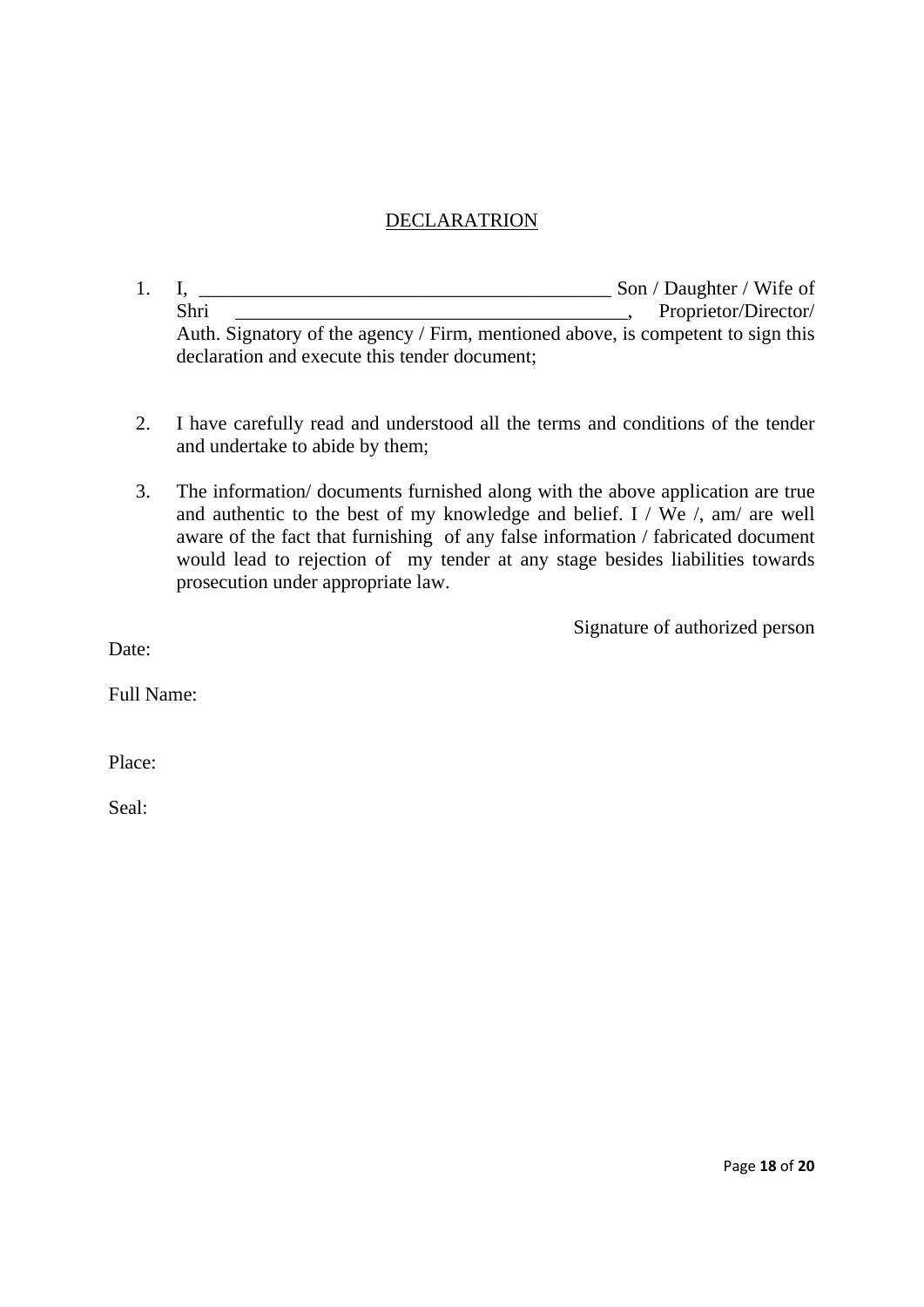### **ORDER FOR ARRAGNEMENT OF DOCUMENTS WITH THE TECHNICAL BID**

- 1. Application‐ Technical Bid;
- 2. Attested copy of registration of agency;
- 3. Certified copy of the statement of bank account of agency for the last three years
- 4. Attested copy of PAN / GIR Card;
- 5. Attested copy of the latest IT return filed by agency;
- 6. Attested copy of Service Tax registration certificate;
- 7. Attested copy of the P.F. registration letter/ certificate
- 8. Attested copy of the E.S.I. registration letter / certificate;
- 9. Certified document in support of financial turnover of the agency;
- 10.Certified documents in support of entries in Column 09 of Technical Bid Application;